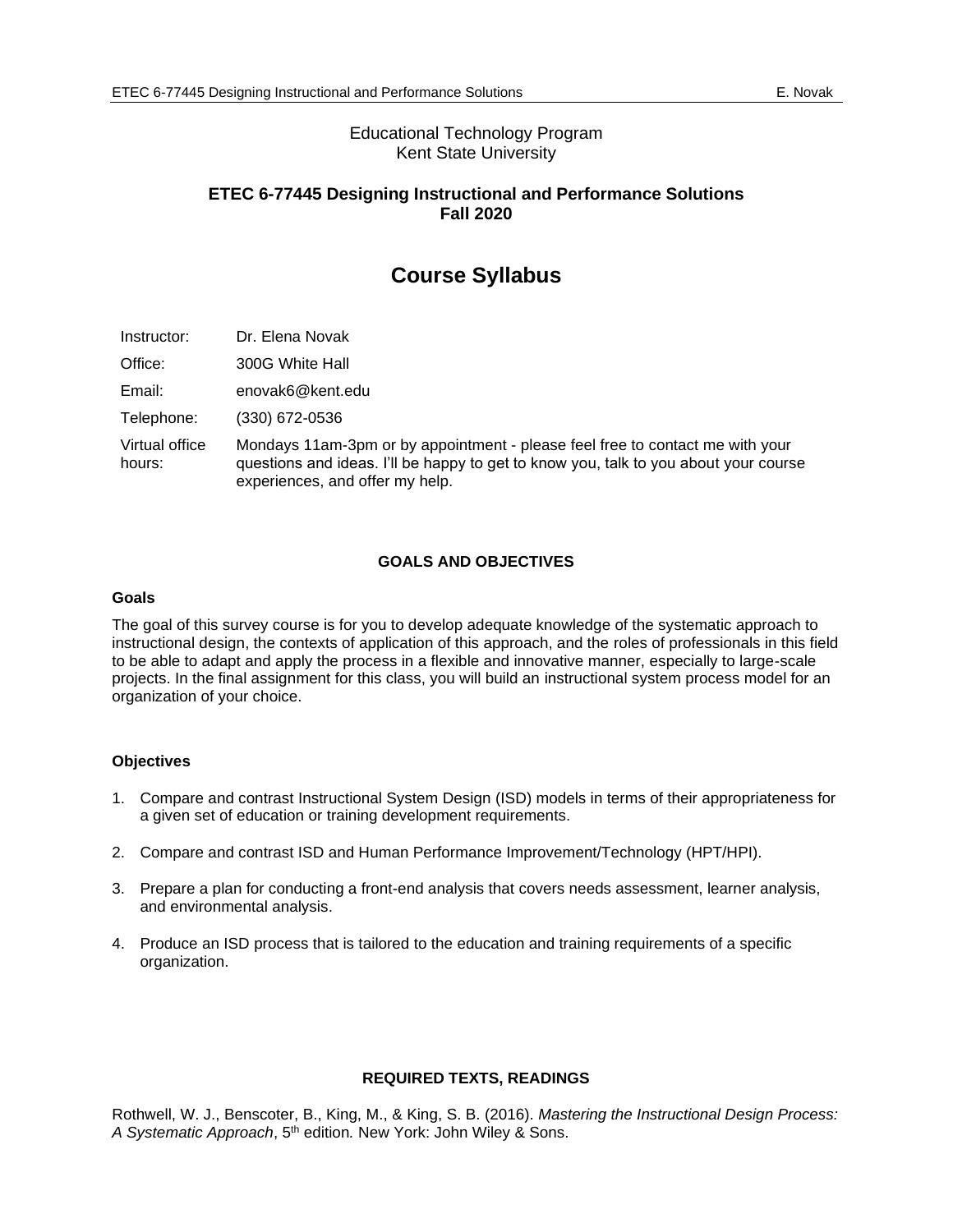The e-text is available on Safari Learning Platform in the Ohio LINK Research Database through Kent State library. To access the e-text go to [http://databases.ohiolink.edu.](http://databases.ohiolink.edu/) The Safari will require you to provide your KSU email to gain access. Creating an account is not necessary to view content; however, setting a personal account will provide you with additional features, such as the mobile app.

# **TOPICAL COURSE OUTLINE**

- 1. Getting Acquainted & the Concept of Design
- 2. Systems Theory
- 3. ISD Models
- 4. ISD & HPT
- 5. Needs Assessment
- 6. Learner and Setting Analysis
- 7. High Level Design
- 8. Design: Instructional Strategies
- 9. Development: Instructional Materials
- 10. Evaluation

# **TECHNOLOGY REQUIREMENTS**

Please review a full list of Kent State hardware and software technology requirements for online learning [http://www.kent.edu/onlinelearning/technology-requirements.](http://www.kent.edu/onlinelearning/technology-requirements) Here are a few major software requirements:

- 1. Windows 7 or newer system operating software for PC computers
- 2. Mac OS X 10.6 Snow Leopard or newer system operating software for Apple Mac computers
- 3. Microsoft Office Suite (Word, Excel, PowerPoint)
- 4. Antivirus for Windows OS, [Microsoft Security Essentials](http://windows.microsoft.com/en-us/windows/security-essentials-download)
- 5. Antivirus for Mac OS, **[Sophos](https://www.sophos.com/en-us/products/free-tools/sophos-antivirus-for-mac-home-edition.aspx)**
- 6. Adobe [Acrobat Reader](https://get.adobe.com/reader/)

A list of available free and/or discounted software downloads for students is available at [support.kent.edu.](https://support.kent.edu/sims/helpcenter/common/layout/SelfhelpArticleView.seam?inst_name=kent_student&article_id=8210-8096-9702&actionMethod=helpcenter%2Fcommon%2Flayout%2FSelfHelpHome.xhtml%3AivyTechSHPKbManager.searchKBRelatedArticleList&displaytag=tag#FreeDiscounted) Active, full-time, and part-time students who are registered for classes are provided with [free access to](https://support.kent.edu/sims/helpcenter/common/layout/SelfhelpArticleView.seam?inst_name=kent_student&article_id=8210-8096-10904&actionMethod=helpcenter%2Fcommon%2Flayout%2FSelfHelpSearchArticleResult.xhtml%3AivyTechSHPKbManager.searchKBRelatedArticleList&cid=66323)  [Office 365](https://support.kent.edu/sims/helpcenter/common/layout/SelfhelpArticleView.seam?inst_name=kent_student&article_id=8210-8096-10904&actionMethod=helpcenter%2Fcommon%2Flayout%2FSelfHelpSearchArticleResult.xhtml%3AivyTechSHPKbManager.searchKBRelatedArticleList&cid=66323) (Word, Excel, PowerPoint, Outlook, OneNote, Publisher, and Access (PC Only). Additional software such as Windows 10, can be purchased for a discount at the Kent State University Microsoft [site.](https://kent.onthehub.com/WebStore/ProductsByMajorVersionList.aspx?vsro=8)

# **TEACHING STRATEGIES**

The course is organized in modules. To help you achieve the objectives for each module of the course, a variety of activities have been planned for each module. Typical module activities will include:

- Review of module activities
- Assigned readings from the textbooks and other sources.
- A series of practice activities and asynchronous discussions with instructor and peer feedback that will give you the opportunity to apply core concepts covered in the course. Student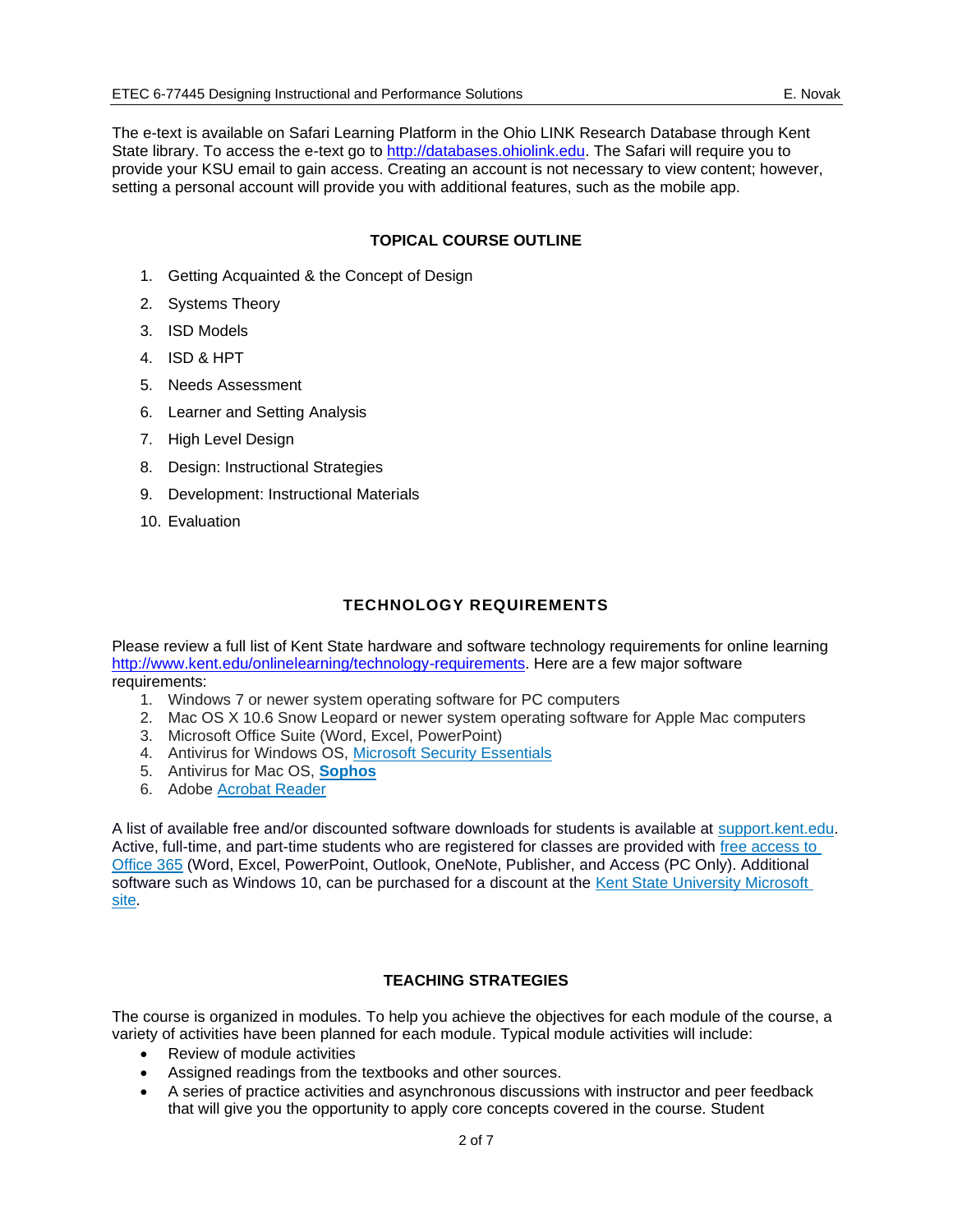responses will be required on a variable schedule based on other requirements during the weeks within specific modules. Please note that posts will have variable due dates and that full credit for this component of the course will only be given by following the schedule. *The intention is to try to prevent all required posts being submitted on the last day of the week/topic.*

In addition to the weekly practice activities, you will be working independently on your course major assignments.

I suggest that, for each module, you first preview all the module's activities, read the assigned readings, and then complete the practice activities. Your friendly instructor will check your responses and provide feedback. I will be looking for thoughtful and original contributions that reflect your understanding and analysis of the course materials.

I hope that you will contribute regularly to the discussions (and not just during the weekends). I say this because I found that it is the best way to engage students with the course materials and make online interactions more fun. Your regularly contributions to the discussions will help:

- Facilitate interactions and collaborations with your peer students and instructor
- Get relevant and timely feedback
- Keep you "inside the loop" of the discussions

# **CLASS PARTICIPATION AND BEING SUCCESSFUL ONLINE**

To successfully achieve the goals of this course, you will need to participate in all individual and group activities and discussions on a regular basis. I encourage you to review Kent State's recommendations for successful online learning:

<https://www.kent.edu/onlinelearning/being-successful-online>

These recommendations include:

- Computer/Technology Skill
- Course Workload
- **Study Strategies**

# **ASSIGNMENTS**

| Assignment*                                                                                                  |                                                                                                                                                                                                                                                                                         | Weight    |
|--------------------------------------------------------------------------------------------------------------|-----------------------------------------------------------------------------------------------------------------------------------------------------------------------------------------------------------------------------------------------------------------------------------------|-----------|
| <b>Needs</b><br><b>Assessment</b><br><b>Assignment</b><br>(ETEC 67445 and<br>77445 students)                 | Prepare a plan for a needs assessment in an organization of your<br>choice.                                                                                                                                                                                                             | $100$ pts |
| <b>ISD Process</b><br>Model<br><b>Development</b><br><b>Assignment</b><br>(ETEC 67445 and<br>77445 students) | Prepare an instructional system process model that is tailored to the<br>requirements of a specific organization.                                                                                                                                                                       | 200 pts   |
| <b>Participation in</b><br><b>Weekly Activities/</b><br>Discussions **<br>(ETEC 67445 and                    | You will be participating in class discussions using Blackboard<br>asynchronous threaded discussion boards. In general, the class<br>activities/discussions will be conducted asynchronously given that the<br>majority of the students enrolled in this course work full-time jobs. As | 190 pts   |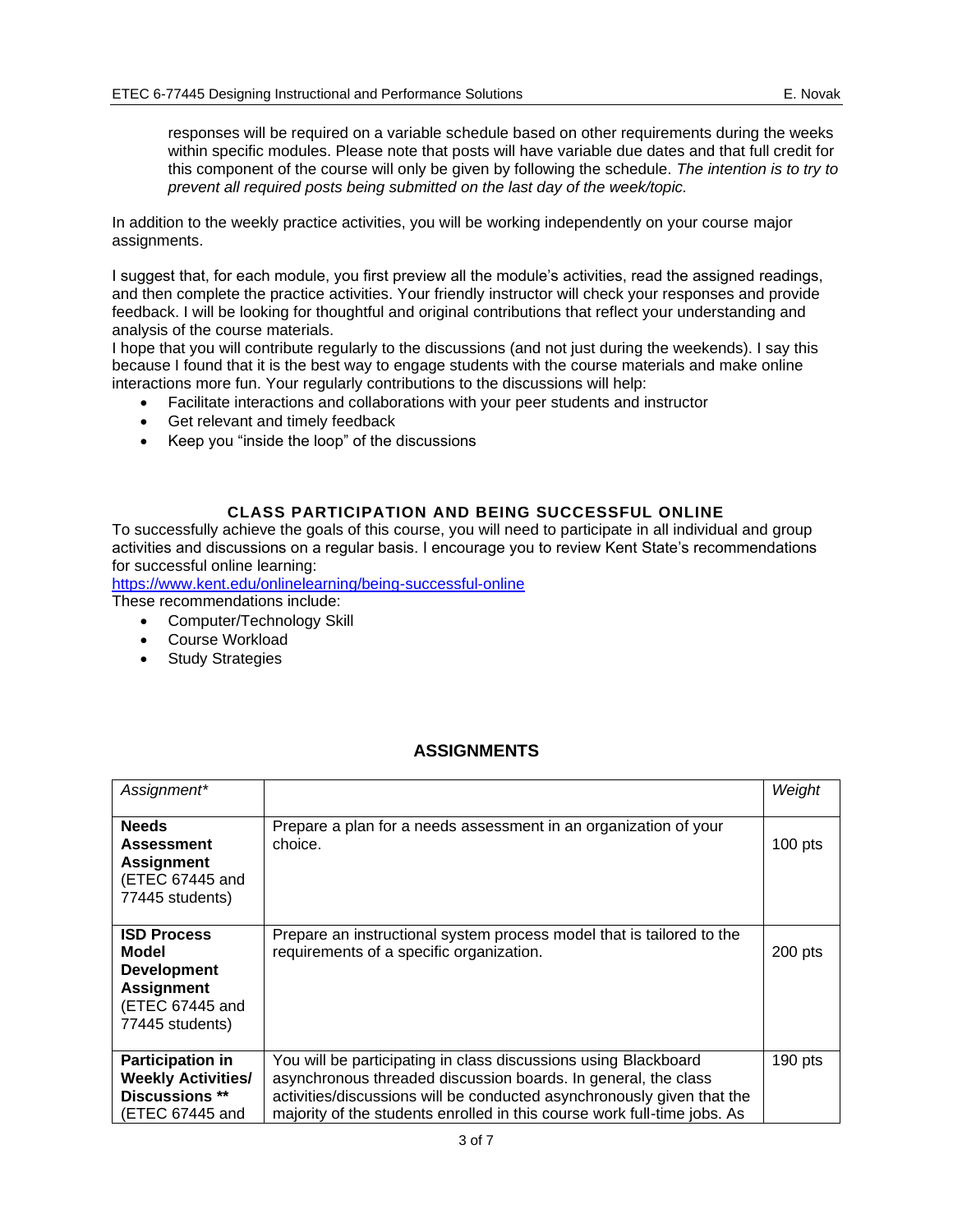\* More details about these assignments will be posted on the Blackboard. You are expected to complete all assignments and submit written assignments on time.

# **SUGGESTIONS**

- Front load your readings. The course readings are not difficult to read and you should be able read each of the book chapters and activities in a few hours. It is best to read the sources early in the semester. If you have the information prior to our discussions it will greatly facilitate your understanding.
- Get ahead of schedule. Some of the course assignments may take you longer than the others. You will want to start working on your course major assignments as much as you can before the assignments are due.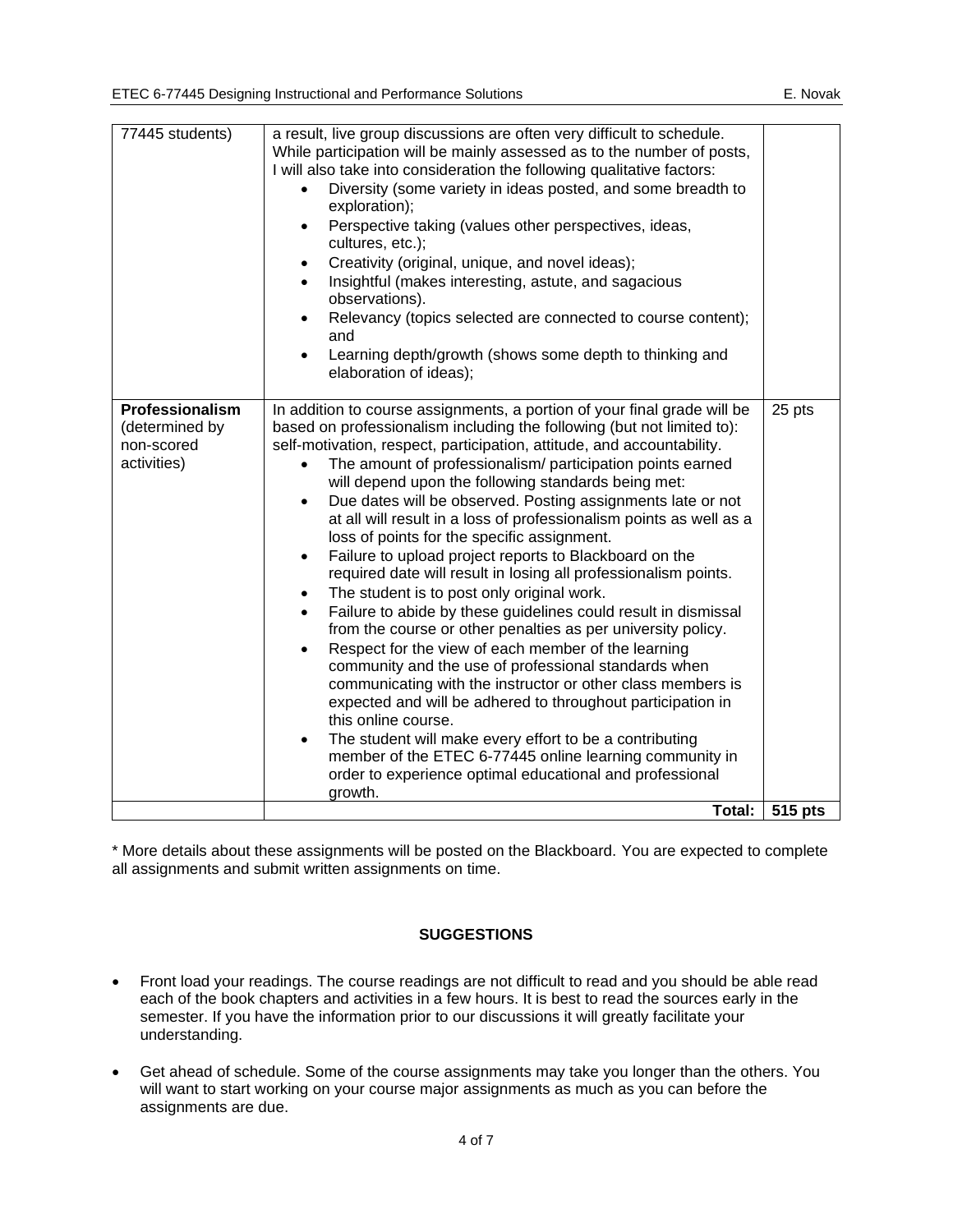# **LATE ASSIGNMENTS**

#### **Major assignments (Assignments 1 & 2):**

- I have a 48-hour lateness policy with no penalties. For example, if an assignment is due Sunday at midnight, you can submit it by Tuesday at midnight without penalty. There will be a 10% grade reduction for each additional day the assignment is late.
- You will not be allowed to resubmit any report that is submitted late.
- Any report that is not submitted by the last day of class will receive an F grade.

#### **Weekly activities and peer comments**:

• Many of the discussion board activities involve peer comments or peer review. I have a 48-hour lateness policy with no penalties for posting peer comments. For example, if it says that you need to post your introduction on Sunday, 11:59pm, and comment on your peer's introductions, please submit your introduction on Sunday to allow others to comment on your post. You can comment on your peer's introductions by Tuesday, 11:59pm.

#### **GRADING**

According to the policies of Kent State University, the modal grade for a graduate-level course should be a B, while an A denotes superior attainment. If you meet all the goals and objectives for this course, you will receive a B. To receive an A, you must go beyond the basics and show excellence in your work.

| $A = 94\% - 100\%$   | $A = 90\% - 93.9\%$ |                     |
|----------------------|---------------------|---------------------|
| $B + 87\% - 89.9\%$  | $B = 84\% - 86.9\%$ | $B = 80\% - 83.9\%$ |
| $C_+$ = 77% - 79.9%: | $C = 74\% - 76.9\%$ | $C = 70\% - 73.9\%$ |
| $D + 67\% - 69.9\%$  | $D = 60\% - 66.9\%$ |                     |
| $F =$ below 60%      |                     |                     |

#### **COURSE WEBSITE**

The class is supported by a course website that provides students with access to various course materials and will serve as a means of teacher-communication.

#### **COMMUNICATION**

- The best way to reach me is via email. I usually check my e-mail daily (excluding weekends) and will respond if possible within 24 hours. When sending emails to your instructor please use the following format: ETEC 4/57400. Your topic
- Some questions cannot be best answered in an e-mail, please in that case schedule an online appointment.
- Written communication is an important aspect of this course. The ability to communicate clearly and effectively is critical to success as an instructional designer/developer. For this reason, it is expected that adequate attention will be given not only to what you write but how you write it. Your assignments will be evaluated from this perspective. Proofread written assignments carefully. Assignments containing errors in spelling, punctuation, syntax, etc. will receive a score reduction.
- Please keep your instructor informed of personal situations that limit your participation in the class.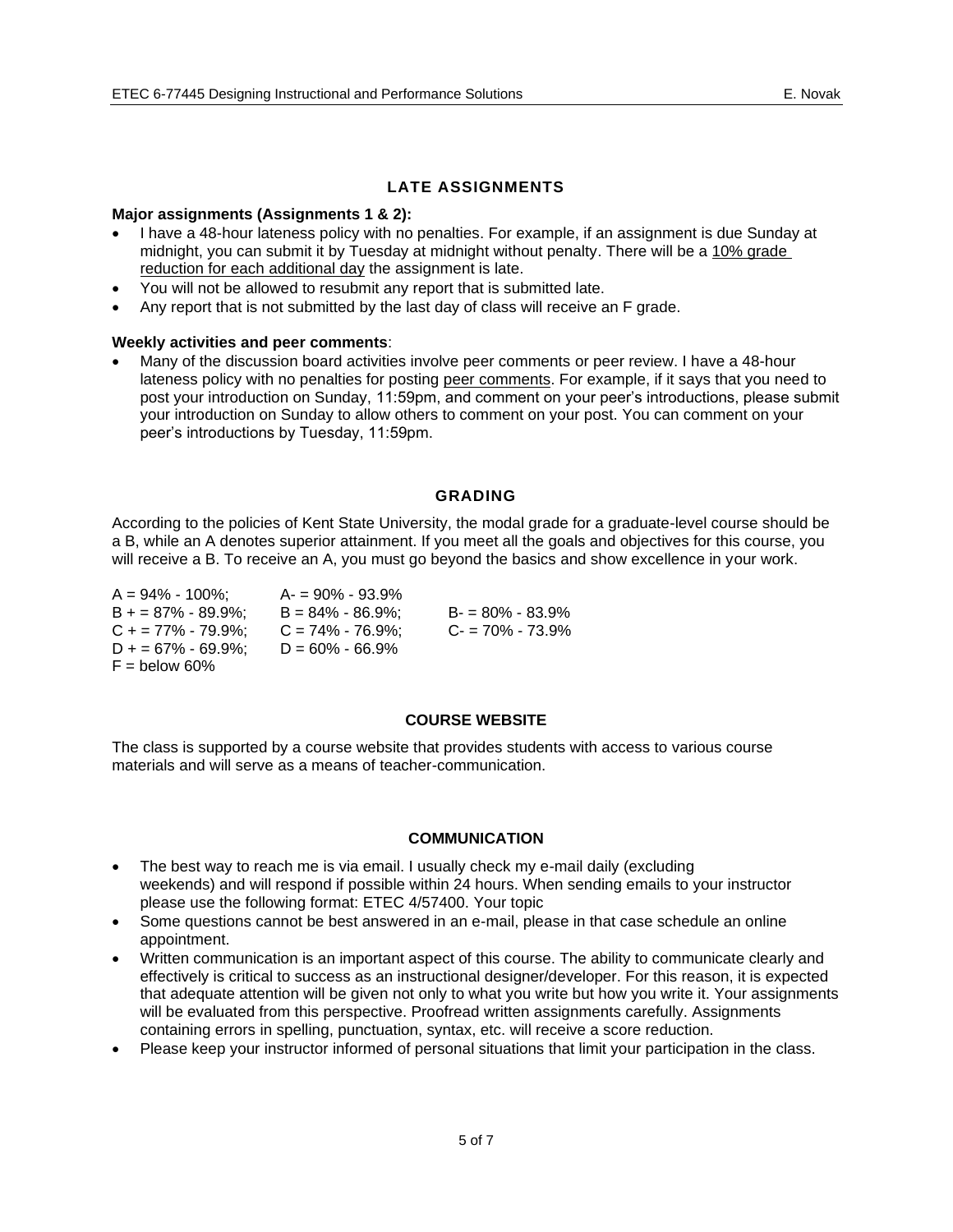## **PRONOUN AND PREFERRED NAME POLICY**

I will gladly honor your request to address you by your preferred name or pronoun. Please advise me of this preference early in the semester so that I may make appropriate changes to my records. For more information about Kent State University's Preferred Name policy, see the official policy registrar here – <https://www.kent.edu/registrar/preferred-name>– or the LGBTQ Center's instructions at [https://www.kent.edu/lgbtq/preferred-name-process.](https://www.kent.edu/lgbtq/preferred-name-process)

### **DIVERSITY AND INCLUSION STATEMENT**

This is an Inclusive Classroom. At Kent State University, administrators, faculty, and staff are committed to the creation and maintenance of "inclusive learning" spaces. These are classrooms, labs, and other places of learning where you will be treated with respect and dignity and where all individuals are provided equitable opportunity to participate, contribute, and succeed.

It is my intent that students from all diverse backgrounds and perspectives be well served by this course, that students' learning needs be addressed, and that the diversity that students bring to this class be viewed as a resource, strength and benefit. It is my intent to present materials and activities that are respectful of diversity: gender, sexuality, disability, age, socioeconomic status, ethnicity, race, and culture. Your suggestions are encouraged and appreciated. Please let me know ways to improve the effectiveness of the course for you personally or for other students or student groups. In addition, if any of our class meetings conflict with your religious events, please let me know so that we can make arrangements for you.

### **STUDENT CONDUCT, PLAGIARISM AND ACADEMIC INTEGRITY**

Academic honesty and integrity are held at a high standard at Kent State University. The Kent State University [Code of Student Conduct](https://www.kent.edu/studentconduct/code-student-conduct) applies to all students. Students are subject to dismissal or suspension for violations of the code.

Students enrolled in the university, at all its campuses, are to perform their academic work according to standards set by faculty members, departments, schools and colleges of the university; and cheating and plagiarism constitute fraudulent misrepresentation for which no credit can be given and for which appropriate sanctions are warranted and will be applied. For more information, please see [Kent State](https://www.kent.edu/policyreg/administrative-policy-regarding-student-cheating-and-plagiarism)  [University policy regarding student cheating and plagiarism](https://www.kent.edu/policyreg/administrative-policy-regarding-student-cheating-and-plagiarism) and [information about plagiarism.](https://www.kent.edu/plagiarism/information-students)

#### **STUDENTS ACCESSIBILITY**

Kent State University is committed to inclusive and accessible education experiences for all students. University Policy 3342-3-01.3 requires that students with disabilities be provided reasonable accommodations to ensure equal access to course content. Students with disabilities are encouraged to connect with Student Accessibility Services as early as possible to establish accommodations. If you anticipate or experience academic barriers based on a disability (including mental health, chronic medical conditions, or injuries), please let me know immediately.

Student Accessibility Services (SAS) Contact Information:

Location: University Library, Suite 100 Email: [sas@kent.edu](mailto:sas@kent.edu) Phone: 330-672-3391; VP 330-968-0490 Web: [www.kent.edu/sas](https://www.kent.edu/sas)

#### **ADDITIONAL RESOURCES**